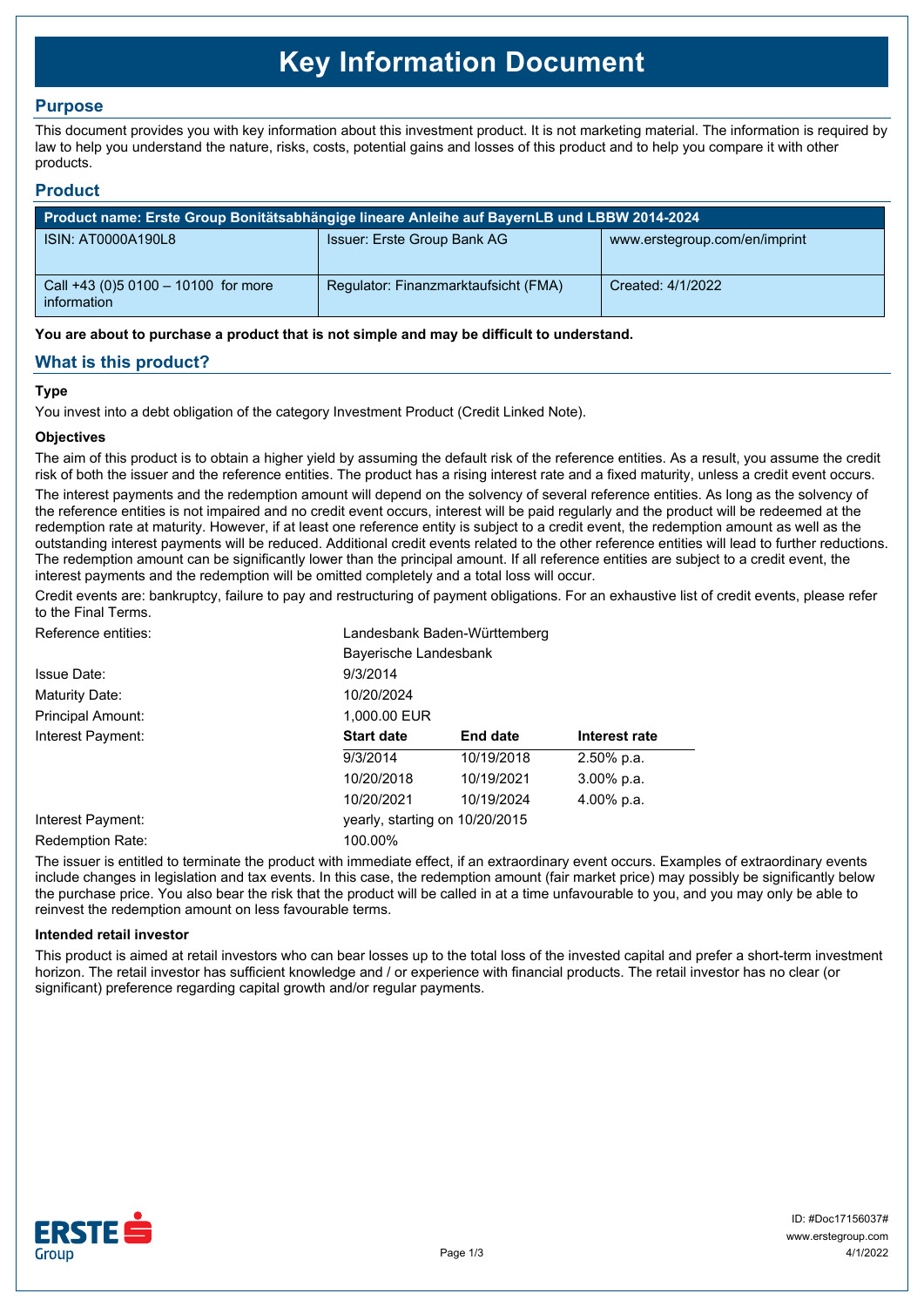# **What are the risks and what could I get in return?**

#### **Risk Indicator**



The summary risk indicator is a guide to the level of risk of this product compared to other products. It shows how likely it is that the product will lose money because of movements in the markets or because we are not able to pay you.

We have classified this product as 1 out of 7, which is the lowest risk class.

This rates the potential losses from future performance at a very low level, and poor market conditions are very unlikely to impact our capacity to pay you.

**Be aware of currency risk.** If the currency of the product is different from the currency of the country in which you live, you will receive payments in a different currency, so the final return you will get will depend on the exchange rate between the two currencies. This risk is not considered in the indicator shown above.

This product does not include any protection from future market performance so you could lose some or all of your investment.If we are not able to pay you what is owed, you could lose your entire investment.

#### **Performance scenarios**

*Market developments in the future cannot be accurately predicted. The scenarios shown are only an indication of some of the possible outcomes based on recent returns. Actual returns could be lower.*

| Investment of 10,000 EUR<br><b>Scenarios</b> |                                    | Holding period 1<br>year | 10/20/2024<br>(recommended<br>holding period) |
|----------------------------------------------|------------------------------------|--------------------------|-----------------------------------------------|
| <b>Stress scenario</b>                       | What you might get back after cost | 10,049.35 EUR            | 10,341.27 EUR                                 |
|                                              | Average return each year           | 0.49%                    | 1.32%                                         |
| Unfavorable scenario                         | What you might get back after cost | 10,049.35 EUR            | 10,341.27 EUR                                 |
|                                              | Average return each year           | 0.49%                    | 1.32%                                         |
| Moderate scenario                            | What you might get back after cost | 10,049.35 EUR            | 10.341.27 EUR                                 |
|                                              | Average return each year           | 0.49%                    | 1.32%                                         |
| <b>Favorable scenario</b>                    | What you might get back after cost | 10,049.35 EUR            | 10,341.27 EUR                                 |
|                                              | Average return each year           | 0.49%                    | 1.32%                                         |

This table shows the money you could get back until maturity, under different scenarios, assuming that you invest 10,000 EUR.

The scenarios shown illustrate how your investment could perform. You can compare them with the scenarios of other products.

The scenarios presented are an estimate of future performance based on evidence from the past on how the value of this investment varies, and are not an exact indicator. What you get will vary depending on how the market performs and how long you keep the product.

The stress scenario shows what you might get back in extreme market circumstances, and it does not take into account the situation where we are not able to pay you.

The figures shown include all the costs of the product itself, but may not include all the costs that you pay to your advisor or distributor. The figures do not take into account your personal tax situation, which may also affect how much you get back.

# **What happens if Erste Group Bank AG is unable to pay out?**

This product is not covered by any deposit guarantee scheme. You are exposed to the risk that Erste Group Bank AG may not be able to fulfil its obligations arising from this product in the event of an insolvency (inability to pay, over-indebtedness) or from an official order ("bail-in regime"). A total loss of your invested capital is possible.

## **What are the costs?**

The Reduction in Yield (RIY) shows what impact the total costs you pay will have on the investment return you might get. The total costs take into account one-off, ongoing and incidental costs.

The amounts shown here are the cumulative costs of the product itself, for two different holding periods. They include potential early exit penalties. The figures assume you invest 10,000 EUR. The figures are estimates and may change in the future.